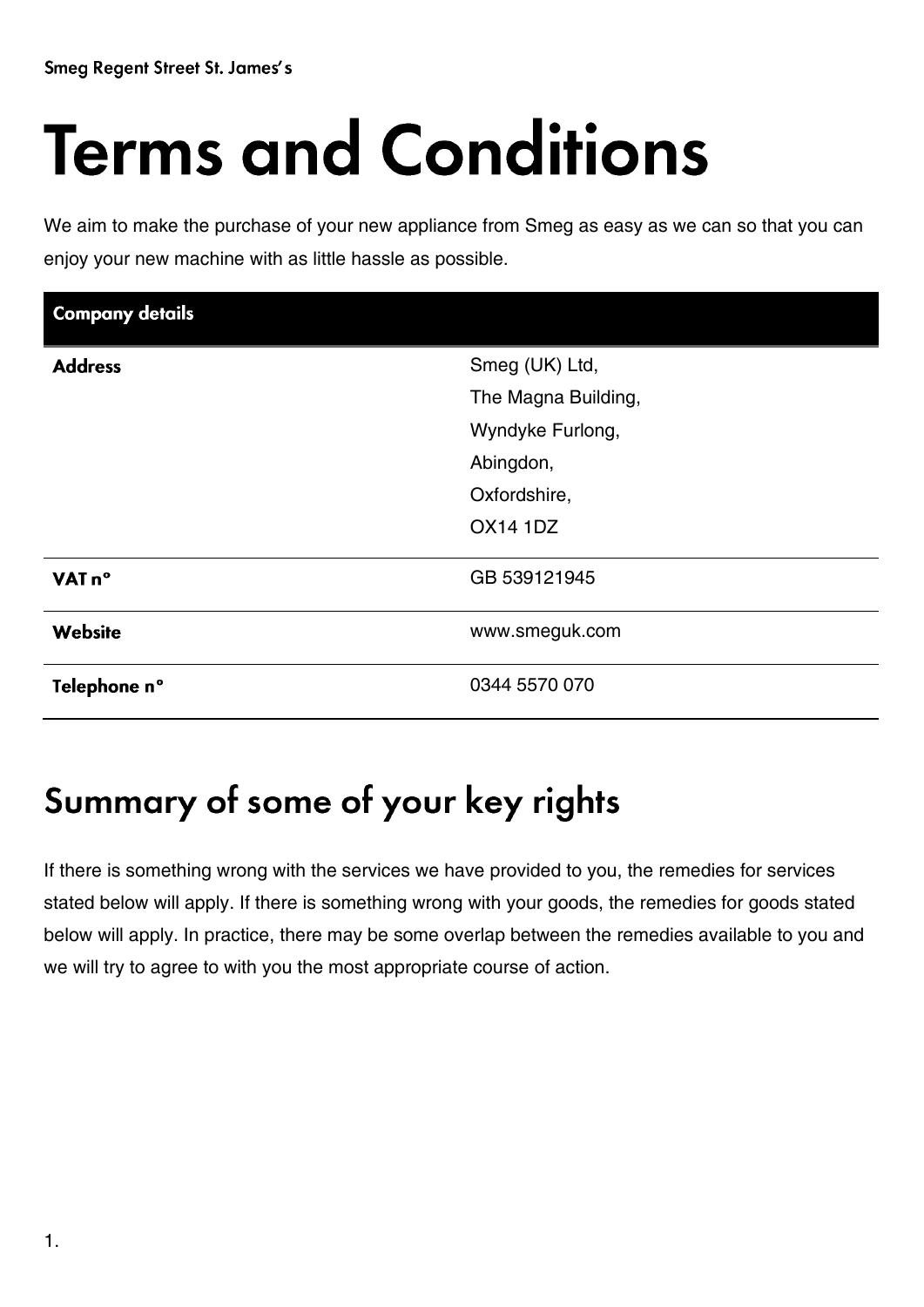# Summary of some of your key rights (goods)

The Consumer Rights Act 2015 says goods must be as described, fit for purpose and of satisfactory quality. During the expected lifespan of your product you are entitled to the following:

- up to 30 days: if your goods are faulty, you can get a refund;
- up to six months: if your goods can't be repaired or replaced, then you're entitled to a full refund in most cases;
- up to six years: if your goods do not last a reasonable length of time you may be entitled to some money back.

Please note you do not have a legal right to a refund or replacement just because you change your mind, but please see our returns policy below.

# Summary of some of your key rights (services)

The Consumer Rights Act 2015 says:

- you can ask us to correct issues with a service we provide if it's not carried out with reasonable care and skill, or get some money back if it cannot be corrected;
- if you haven't agreed a price upfront, what you're asked to pay must be reasonable;
- if you haven't agreed a time upfront, it must be carried out within a reasonable time.

The information in this summary box summarises some of your key rights. It is not intended to replace these terms and conditions, which you should read carefully.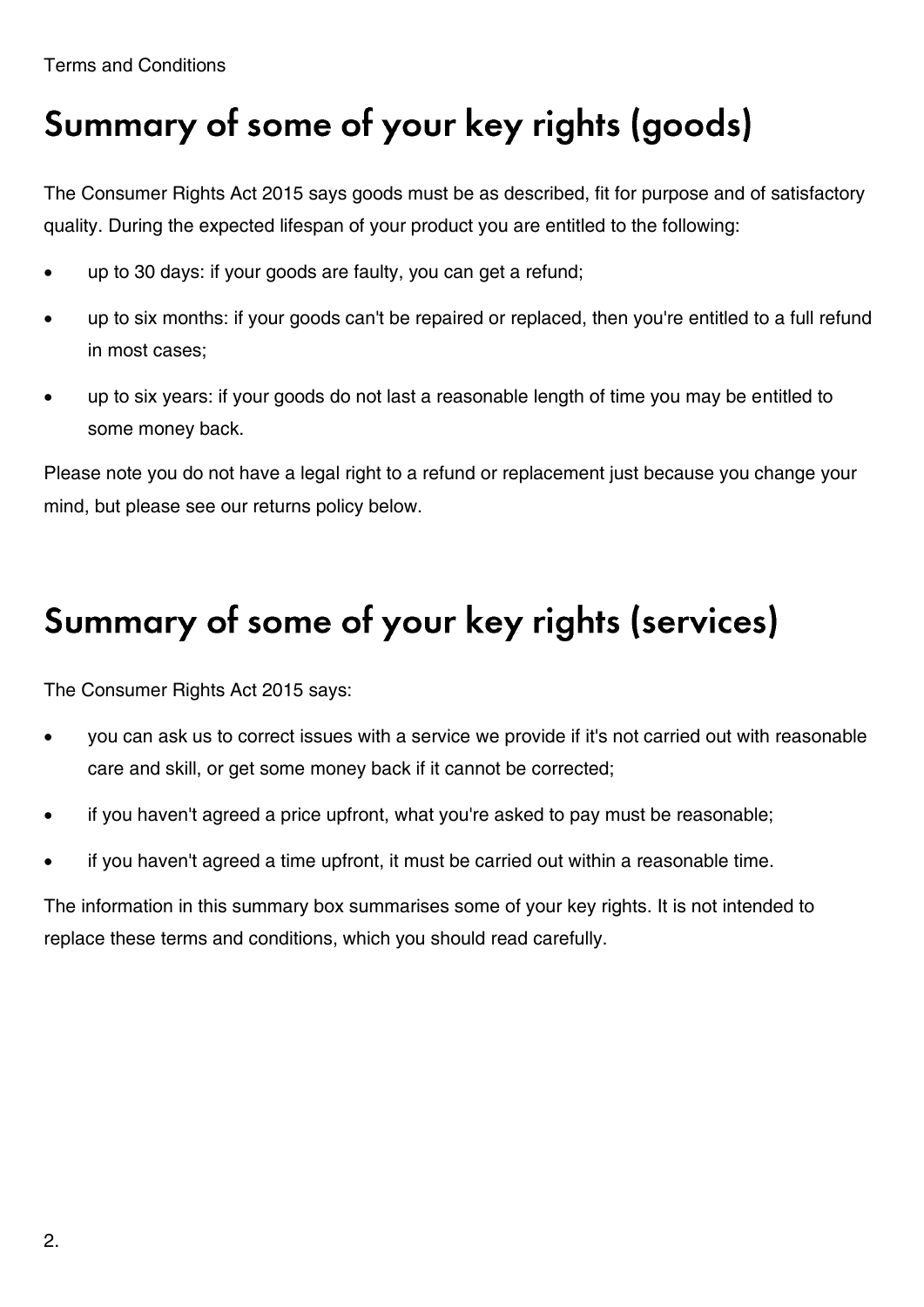Smeg Regent Street St. James's

#### **Delivery and installation**

We will let you know in-store or in a confirmation e-mail the estimated date for delivery and (if appropriate) installation of the goods.

Unless otherwise agreed between us, if we cannot deliver your goods within 30 days of purchase, we will let you know and if you wish, will cancel your order and give you a refund.

If nobody will be available to take delivery and allow installation (where relevant), please let us know as soon as possible using the following contact details: 0344 5570 070.

A change or cancellation of delivery within 24 hours of the scheduled time may result in a cancellation fee.

Delivery and installation might be affected by events beyond our reasonable control. If so, there might be a delay before we can complete the services, having made reasonable efforts to limit the effect of any of those events and having kept you informed of the circumstances, but we will try to complete the services as soon as those events have been fixed.

If you want more information on your delivery and (if applicable) installation, speak with us in store or visit http://www.smeguk.com/faq/delivery-connection-and-exchange/delivery-conn... before you place your order.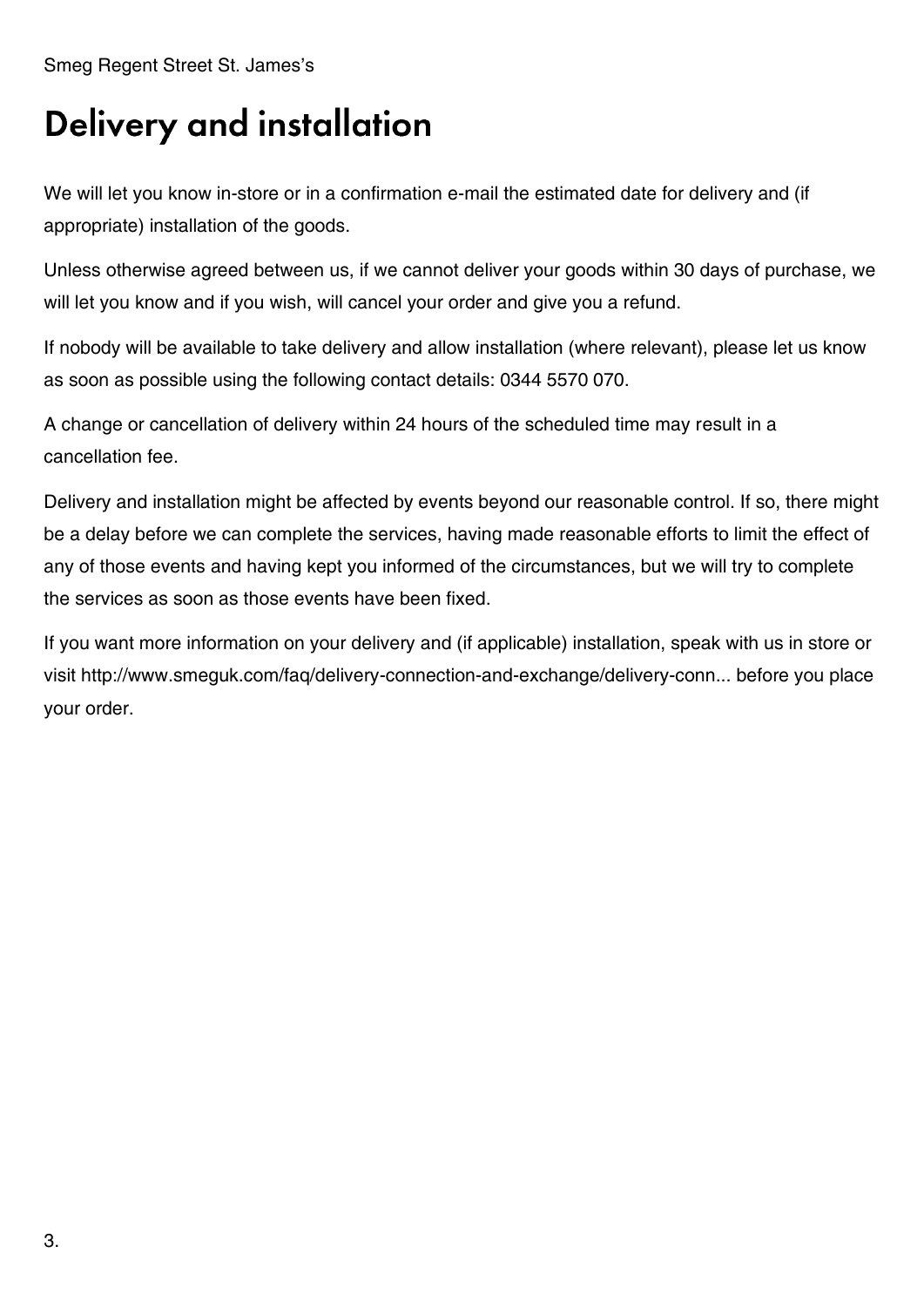Terms and Conditions

#### **WEEE Regulations**

The Waste Electrical or Electronic Equipment (WEEE) Directive requires countries to maximise separate collection and environmentally friendly processing of items.

# How Smeg are helping?

We provide customers buying new electrical equipment the opportunity to recycle their old items free of charge. As a responsible retailer, we have met the requirements placed on us by financially supporting the national network of WEEE recycling centres established by local authorities. This is achieved through membership of the national Distributor Take-back scheme (DTS). To find more information on WEEE recycling and to locate your nearest recycling centre please visit the Recycle More website.

Should you wish for an old disconnected appliance to be collected at time of delivery of a new appliance from Smeg London, please make sure you discuss this at time of placing order so we can ensure the necessary arrangements are made.

## Recycling your old electricals is easy!

Should returning your appliance to us not be possible during our delivery, you can recycle your electrical and electronic devices free at your local recycling centre. To find your nearest centre, visit the Recycle More website and type in your postcode.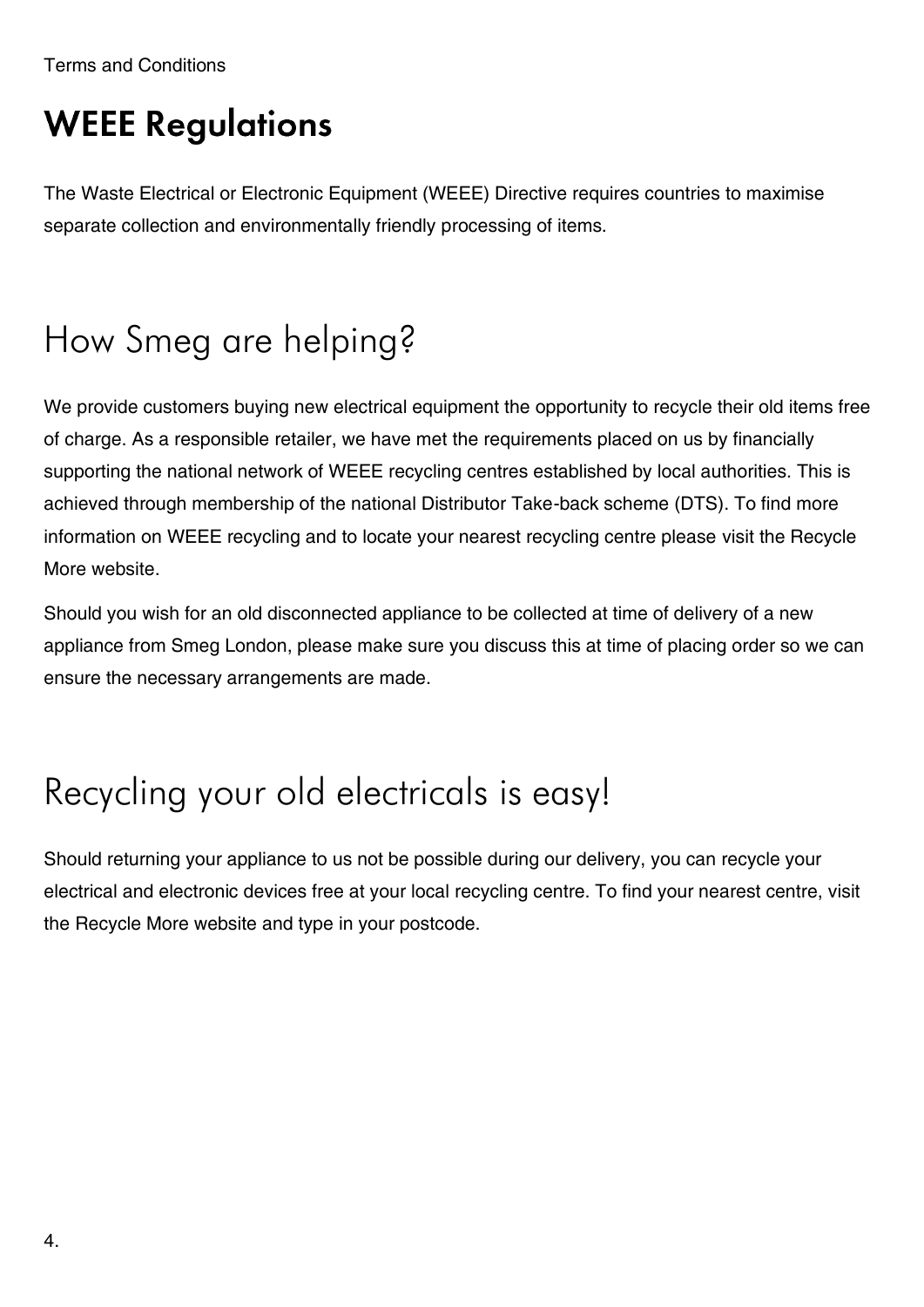# Why recycle?

Unwanted electrical equipment is the UK's fastest growing type of waste. Many electrical items can be repaired or recycled, saving natural resources and the environment. If you do not recycle electrical equipment will end up in landfill where hazardous substances will leak out and cause soil and water contamination – harming wildlife and also human health.

We're proud to support your local authority in providing local recycling facilities for electrical equipment. To remind you that old electrical equipment can be recycled, it is now marked with the crossed-out wheeled bin symbol. Please do not throw any electrical equipment (including those marked with this symbol) in your bin.



*Figure 1: Crossed-out wheeled bin*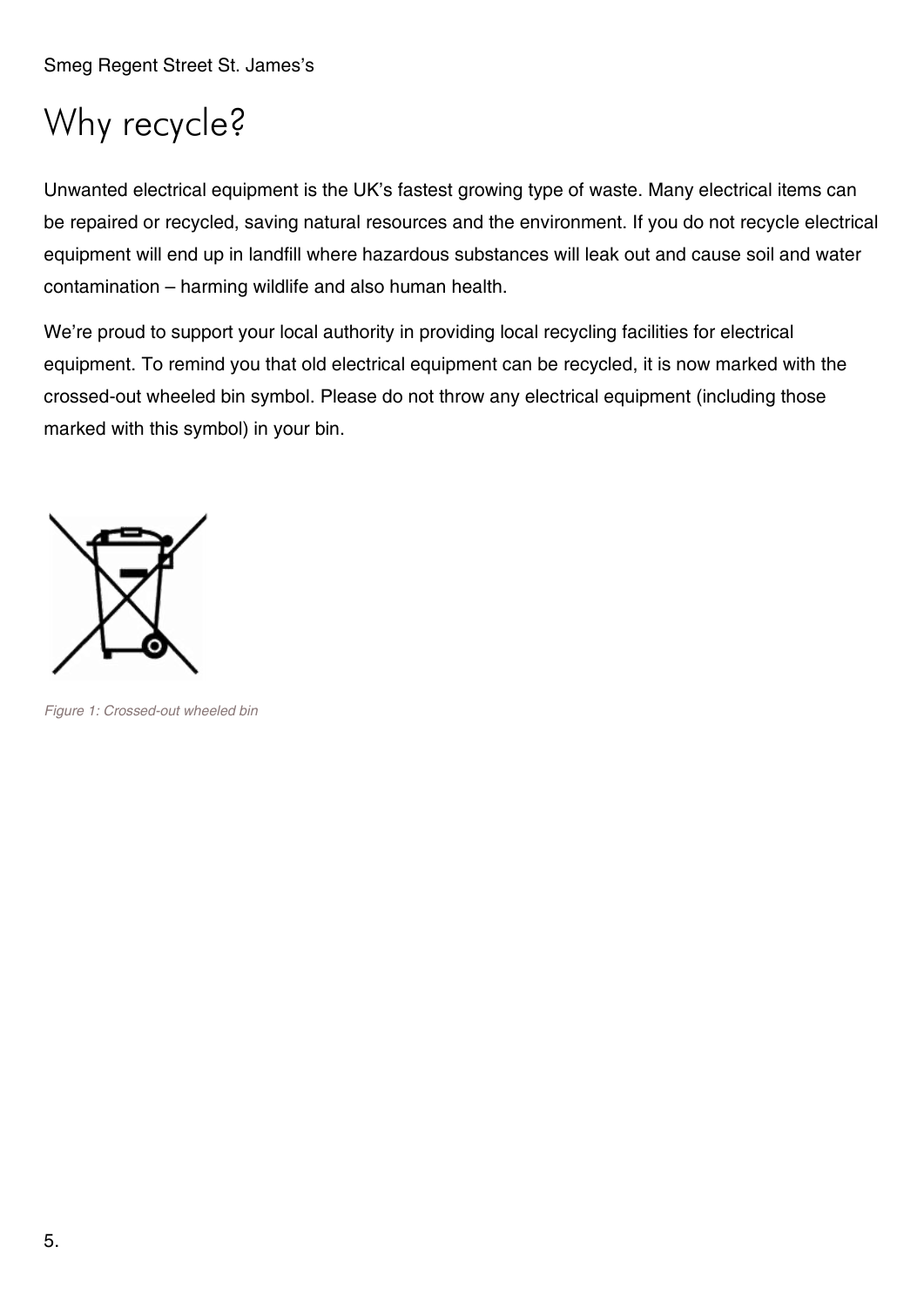#### **Returns to store**

Smeg offers an exchange or refund on small appliances and accessories bought in Smeg's St James's store and returned within 30 days. For a full refund products must be returned in an unused and saleable condition complete with their original packaging, and along with any items supplied free of charge. You will receive your refund within 14 days of the cancellation date. Items must be returned with valid proof of purchase.

Refunds will be provided against the original payment method. Unfortunately we cannot offer refunds or exchanges unless faulty on perishable items, such as cheese, wine and condiments.

## Items for home delivery

You have 72 hours (from when you have accepted delivery of the goods) to cancel the contract for your order with us. In this case we will issue you with a refund however you will need to return the entire order and you will be charged a restocking fee of 25% if the goods have been unpacked. In all cases, the returned goods must be in an unused and saleable condition and will be inspected on their return.

If you decide to cancel your order with Smeg, you must let us know in writing, quoting your order number and indicating your wish to cancel. E-mail: stjames@smeglondon.com (or write to the address stated above) - please include your order number and description to avoid any delays.

## Faulty large appliances within warranty

In the unlikely event that you believe your new large appliance to be faulty, please call 0344 557 9907 and select option 1. If we cannot rectify the problem over the telephone, we will arrange for an engineer to visit your home and inspect your appliance, replacing any failed parts and ensure it is working as intended. This does not affect your statutory rights.